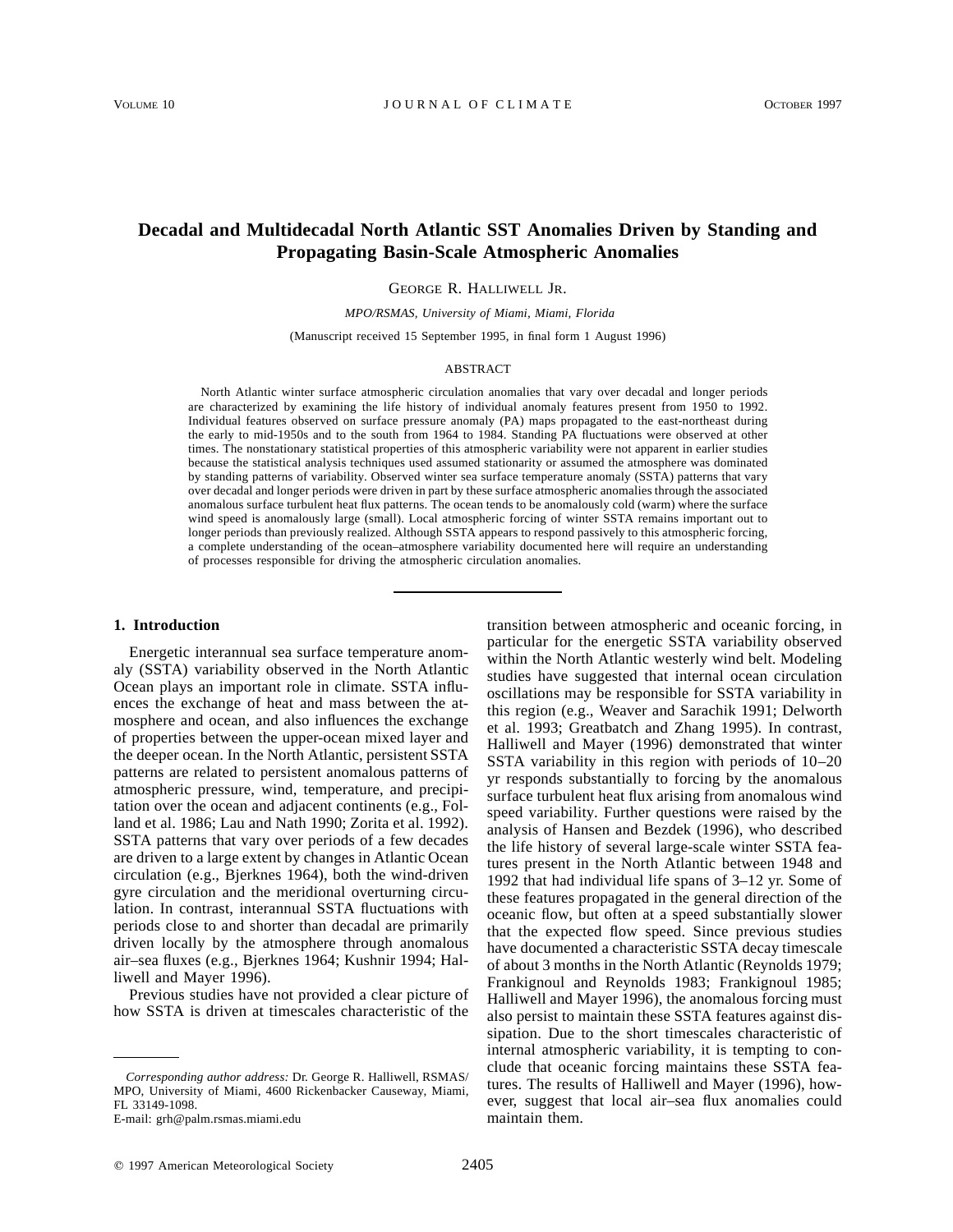The present analysis is designed to verify the importance of local atmospheric forcing over timescales characteristic of the transition between atmospheric and oceanic forcing (periods of 10–40 yr). This is achieved by first characterizing properties of the atmospheric circulation anomalies that vary over these long timescales. The life histories of individual atmospheric anomaly features are examined using a time series of winter anomalous surface pressure (PA) maps. This simple examination reveals properties that were obscured in earlier studies due to the analysis techniques that were used. It is then demonstrated that a substantial fraction of decadal and longer-period North Atlantic winter SSTA variability is driven by these atmospheric anomalies, largely through the associated anomalous surface heat flux pattern. The analysis is performed using monthly SST and surface pressure maps for 1950 through 1992 obtained from the Comprehensive Ocean–Atmosphere Data Set (COADS; Woodruff et al. 1987). Preliminary processing of these data is described in Mayer and Weisberg (1993). The PA and SSTA maps analyzed here were generated by averaging January through March maps for each year, then subtracting mean winter pressure and SST from each set of maps. Both sequences of winter maps were then temporally filtered using four passes of a three-point von Hann window at each grid point to emphasize variability with decadal and longer periods.

#### **2. Decadal and multidecadal winter PA anomalies**

Thirty of the 43 temporally filtered winter PA maps from 1950 to 1992 are plotted in Fig. 1 to illustrate the evolution of the five high pressure anomalies (H1 through H5) and three low pressure anomalies (L1 through L3) that dominated decadal and longer-period winter PA variability. During the winter of 1951, most of the North Atlantic was dominated by a strong high pressure anomaly feature (H1). The highest anomalous pressure of nearly 4 hPa was located in the central part of the basin, between  $40^{\circ}$  and  $50^{\circ}$ N. Over the next few years, H1 propagated to the east-northeast as it gradually weakened, reaching the British Isles by the mid-1950s. From the late 1950s through the mid-1960s, propagation was no longer evident in the PA field. Instead, a large anomalous low pressure region (L1) formed and gradually strengthened to the north of  $30^{\circ}$ N, with the anomaly magnitude in the central basin between  $45^{\circ}$  and  $50^{\circ}$ N exceeding 3.5 hPa by 1965. Anomalously high pressure (H2) was present south of L1 from 1959 to 1963.

Beginning in 1964 and continuing to 1984, basinscale winter PA features (Fig. 1) apparently propagated from north to south. This propagation is more clearly illustrated in a time–latitude plot of zonally averaged PA (Fig. 2) and involves PA features L1, H3, L2, and H4. The dominant period of these propagating PA features was about 12 yr, and they rapidly decayed as they propagated to the south of 30°N. Anomalous surface

pressure features often propagated southward at a rate of about  $10^{\circ}$  latitude per year, but individual features sometimes slowed down for 2–3-yr intervals, such as H3 during 1971 and 1972. Southward propagation ceased after 1984. Beginning in 1988, a strong high pressure anomaly (H5) formed over the central and northeastern part of the analysis domain, while low pressure (L3) formed to the north and northwest of H5. The PA patterns of the early 1990s resemble the patterns present in the early to mid-1950s, suggesting the existence of PA variability with periods near 40 yr.

The nonstationary statistical properties of PA variability summarized here, in particular the propagation of some PA features, were obscured in earlier studies. This resulted because statistical analysis techniques (e.g., time-domain EOFs and difference maps between selected years) that resolved standing patterns of variability and that assumed that the variability was statistically stationary were generally used (e.g., Bjerknes 1964; Wallace et al. 1992; Zorita et al. 1992; Deser and Blackmon 1993; Kushnir 1994).

# **3. Winter SSTA response to the atmospheric circulation anomalies**

Examination of the sequence of filtered winter SSTA maps from 1950 to 1992 revealed that a substantial fraction of SSTA variability was related to the atmospheric circulation anomalies in Fig. 1 (not shown). In general, the ocean tended to be anomalously cold (warm) wherever the PA features acted to make the wind stronger (weaker) than normal. This relationship is illustrated in the SSTA maps for 1951 and 1955 (Fig. 3), a time interval in which PA feature H1 was observed to propagate east-northeastward (Fig. 1). The basin-scale, zonally banded SSTA pattern present during 1951 can be qualitatively related to the wind anomaly pattern associated with H1. During 1951, the existence of H1 resulted in anomalously strong westerlies north of  $45^{\circ}$ – 508N, a region in which SST was anomalously cold. Between  $30^{\circ}$  and  $45^{\circ}$ – $50^{\circ}$ N, H1 resulted in anomalously weak westerlies and anomalously warm SST. From 10°-308N, H1 resulted in anomalously strong trade winds and anomalously cold SST.

The warm anomaly region present in the southern part of the westerlies during 1951 is of particular interest. The two SSTA maxima associated with this anomaly (W1 and W2) are labeled in Fig. 3, as is the location of the center of PA feature H1. Both W2 and H1 propagated east-northeastward at about the same speed between 1951 and 1955 (Fig. 3) so that the warm anomaly remained to the south and southwest of the center of H1, where the westerlies were abnormally weak. The coexistence and copropagation of these features is suggestive of a coupled ocean–atmosphere phenomenon that is, the anomalous wind pattern associated with H1 maintaining W2 and the anomalous atmospheric heating pattern associated with W2 maintaining H1. Advection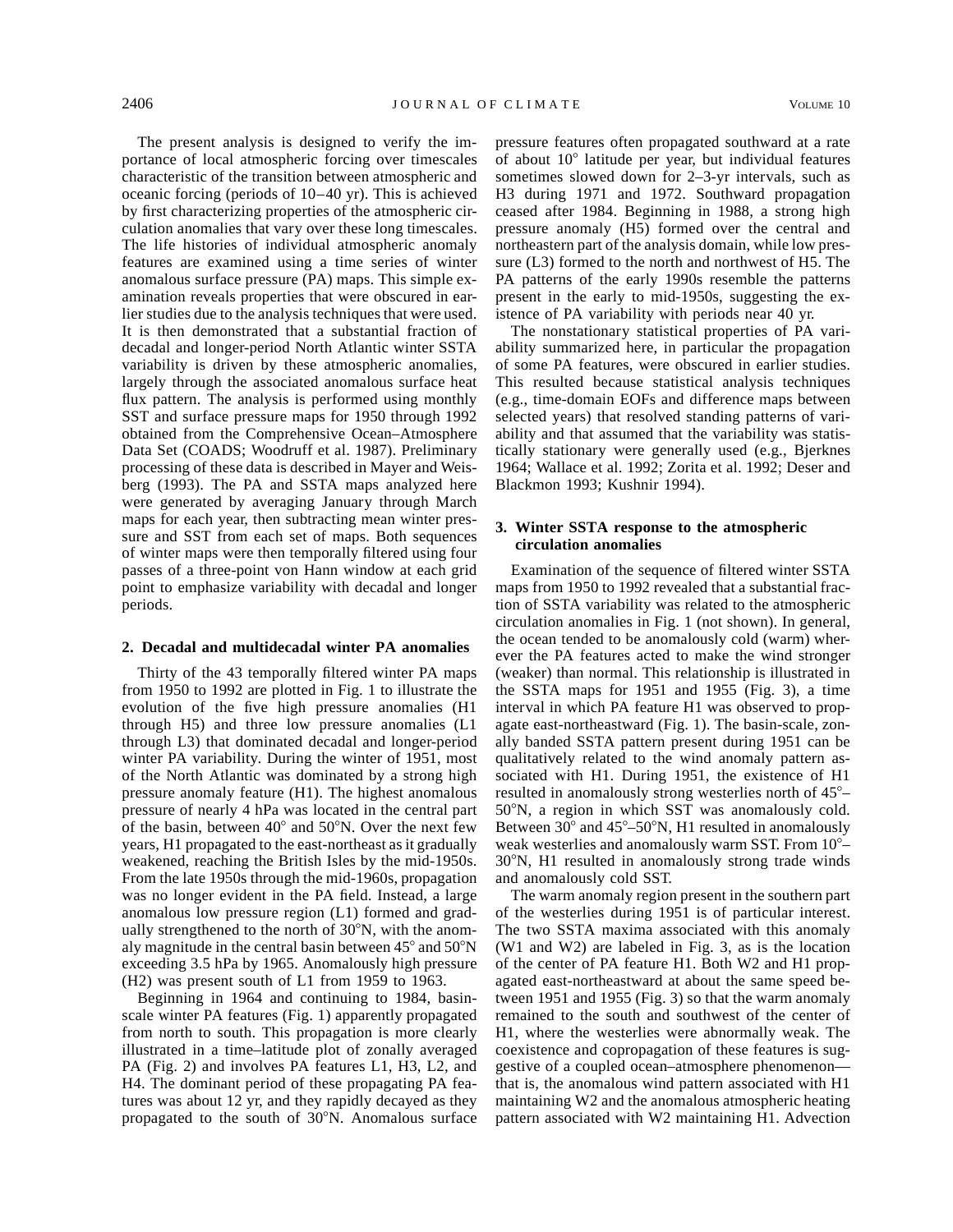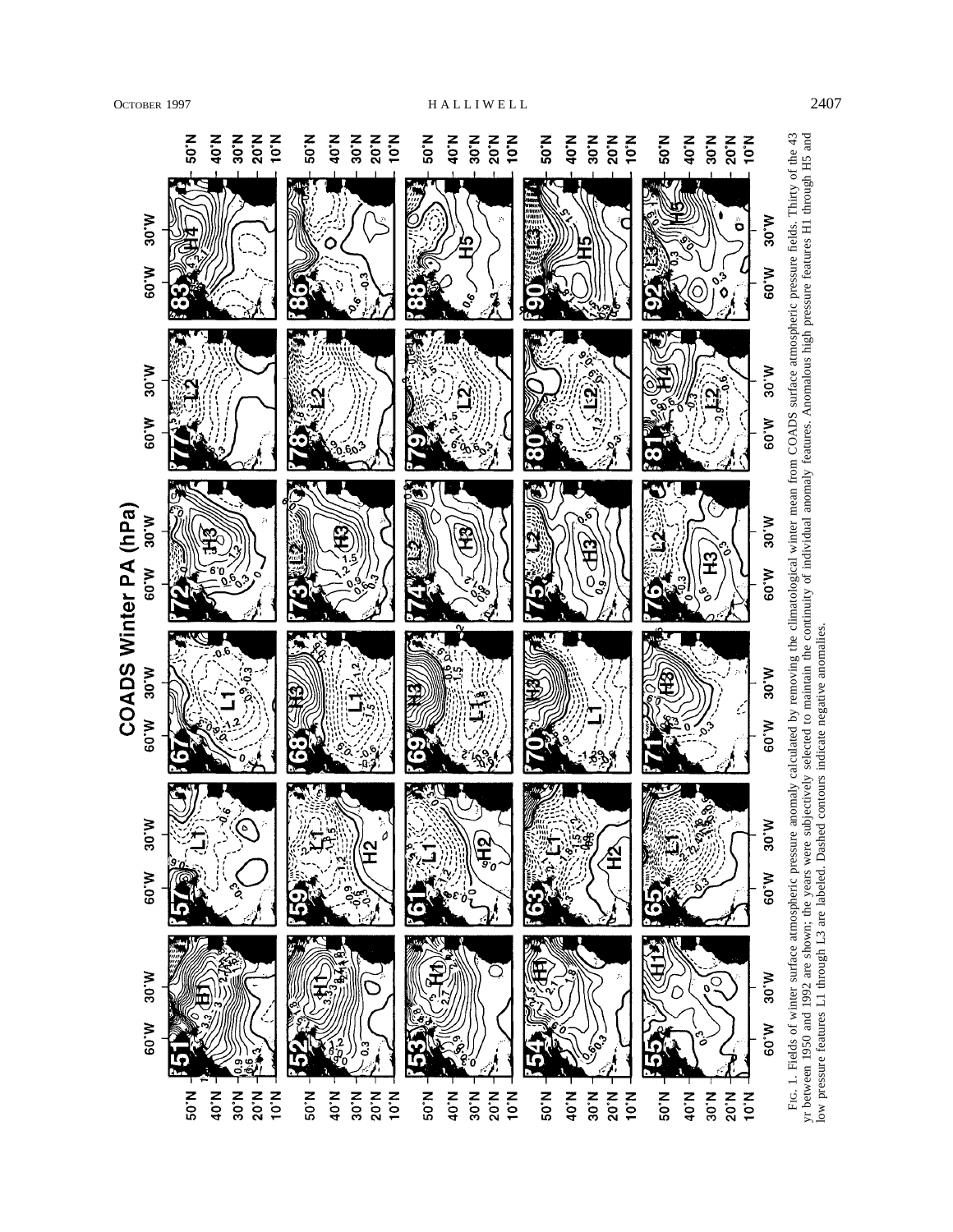

Zonally-Averaged COADS Winter PA (hPa)

FIG. 2. Time–latitude plot of zonally averaged PA calculated from the temporally filtered maps in Fig. 1. The anomalous PA features labeled in Fig. 1 are also labeled here. Vertical lines delineate the 2 decades in which PA features propagated southward. Dashed contours indicate negative anomalies.

of W2 by the oceanic flow field may contribute to the observed propagation. Although coupling cannot be proven here, the H1–W2 pair has a timescale of decay of several years, much longer than characteristic atmospheric timescales and the SSTA timescale of decay.

Halliwell and Mayer (1996) decomposed dependent variables in the bulk formula representation of anomalous surface turbulent (sensible plus latent) heat flux



FIG. 3. Temporally filtered SSTA maps for 1951 and 1955. Warm anomaly centers W1 and W2 are labeled. The central location of PA feature H1 (Fig. 1) is labeled in both panels. Dashed contours indicate negative anomalies.

into mean annual cycle (superscript \*) and anomaly (subscript *a*) components. They demonstrated that anomalous wind speed significantly influenced North Atlantic winter SSTA variability, primarily through the following component of this heat flux:

$$
QTA = \rho_a W_a [C_s(\delta T)^* + C_L L(\delta q)^*], \tag{1}
$$

where  $\rho_a$  is the air density,  $W_a$  is the anomalous wind speed,  $C_s$  and  $C_l$  are bulk coefficients,  $L$  is the latent heat of evaporation, and  $(\delta T)^*$  and  $(\delta q)^*$  are the climatological mean annual cycles of sea–air temperature and specific humidity differences. Heat flux is assumed to be positive upward. COADS fields of  $W_a$  in conjunction with COADS climatologies of  $(\delta T)^*$  and  $(\delta q)^*$ were used to calculate winter fields of QTA, and then the sequence of winter QTA maps was temporally filtered for comparison to PA and SSTA.

To efficiently compare forcing patterns estimated from (1) to SSTA patterns, changes that occurred between "antinodes" of atmospheric variability were examined for two cases. The first case focuses on the changes that occured from 1952 to 1965. Anomalous surface pressure features H1 in 1952 and L1 in 1965 are nearly identical in structure and location, but opposite in sign (Fig. 1). The second case focuses on antinodes of the southwardpropagating PA features present between 1964 and 1984. The years 1968 and 1980 are selected to represent one phase of this variability, while 1974 is selected to represent the opposite phase (Fig. 1). The analysis for both cases is presented in Fig. 4.

From 1952 to 1965, pressure fell in the North Atlantic between  $20^{\circ}$  and  $60^{\circ}$ N, and the largest decrease of 7 hPa was found in midbasin near  $45^{\circ}$ N (Fig. 4). This change pattern is consistent with a southward displacement of both the subtropical high and the subpolar (Icelandic) low. The map of the associated change of QTA from 1952 to 1965 displays a zonally banded structure similar to the observed change of SSTA, but with pos-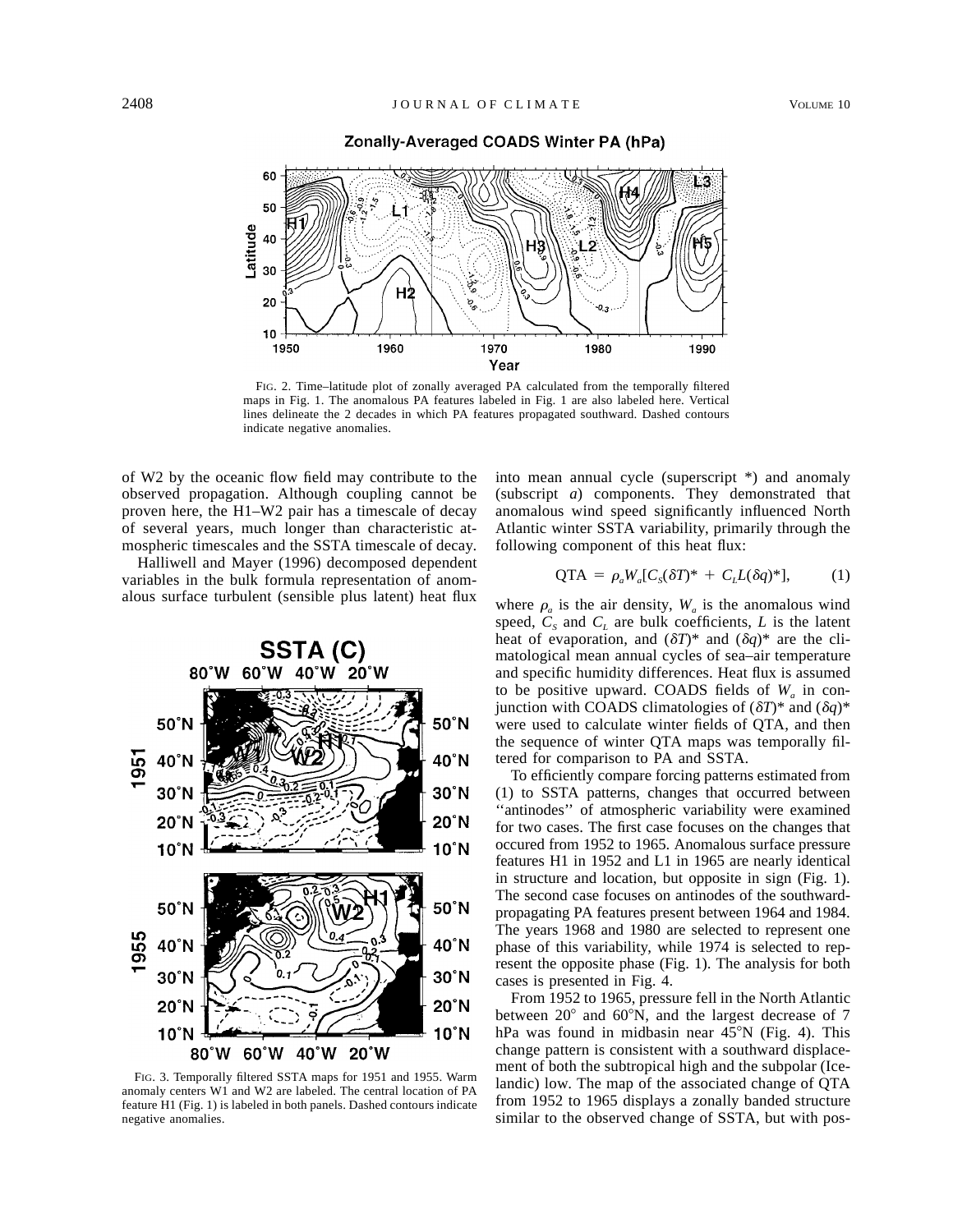

FIG. 4. Analysis of difference patterns in PA, QTA from (1), and SSTA for two cases: the change from 1952 to 1965 (left) and the difference between the average of the 1968 and 1980 fields minus the 1974 fields. Centers of SSTA warming and cooling from the bottom panels

itive (upward) QTA corresponding to negative SSTA (Fig. 4). SSTA warmed north of  $50^{\circ}$ N (region W1) where the westerlies weakened, cooled between  $30^{\circ}$  and  $50^{\circ}$ N (regions C1 and C2) where the westerlies strengthened, and warmed south of  $30^{\circ}$ N (region W2) where the trade winds weakened. The patterns of QTA and SSTA change are not expected to be identical because processes other than QTA influence SSTA and also because the COADS-derived fields contain significant errors. The cooling observed in region C1 is not explained by the change in QTA. Since this region is located off the east coast of North America, it will be strongly influenced by surface heat flux anomalies resulting from atmospheric temperature and humidity anomalies (which are not included in QTA), especially those due to winter cold air outbreaks. It will also be influenced by anomalous thermal advection associated with Gulf Stream variability. Over the open ocean, however, the basinscale patterns of QTA and SSTA are reasonably similar and verify the significant influence of the PA features in Fig. 1 on SSTA. Since this change represents variability with a half-period of 13 yr, forcing by the PA features in Fig. 1 can extend to periods substantially longer than decadal.

are labeled in all three panels for each case.

Concerning opposite phases of the southward-prop-

agating PA pattern present from 1964 to 1984, the years 1968 and 1980 represent a low North Atlantic oscillation (NAO) index pattern (e.g., Hurrell 1995). During these 2 yr, the subtropical high and Icelandic low were both anomalously weak (Fig. 1), leading to a relatively small pressure difference (low index) between these pressure centers. In contrast, the year 1974 represents the opposite phase of this PA pattern and thus a high NAO index. Changes that occured in going from a high to a low NAO index are illustrated in Fig. 4 by subtracting the 1974 PA, QTA, and SSTA fields from the averages of the 1968 and 1980 fields. The resulting PA difference pattern (Fig. 4) reveals the decrease in pressure over the subtropical high (exceeding 3.5 hPa) and the increase in pressure over the Icelandic low. It is similar to the PA change pattern from 1952 to 1965, but displaced about one-quarter of a meridional wavelength to the south. Because the PA difference pattern for low minus high NAO index years is generally associated with a simultaneous decrease in the strength of the westerlies and the trades, the open ocean warms in both the westerlies (region W1) and the trades (region W2; Fig. 4). In contrast to the open ocean, the ocean is colder in the western subtropical gyre off the coast of North America (region C1) during low index years.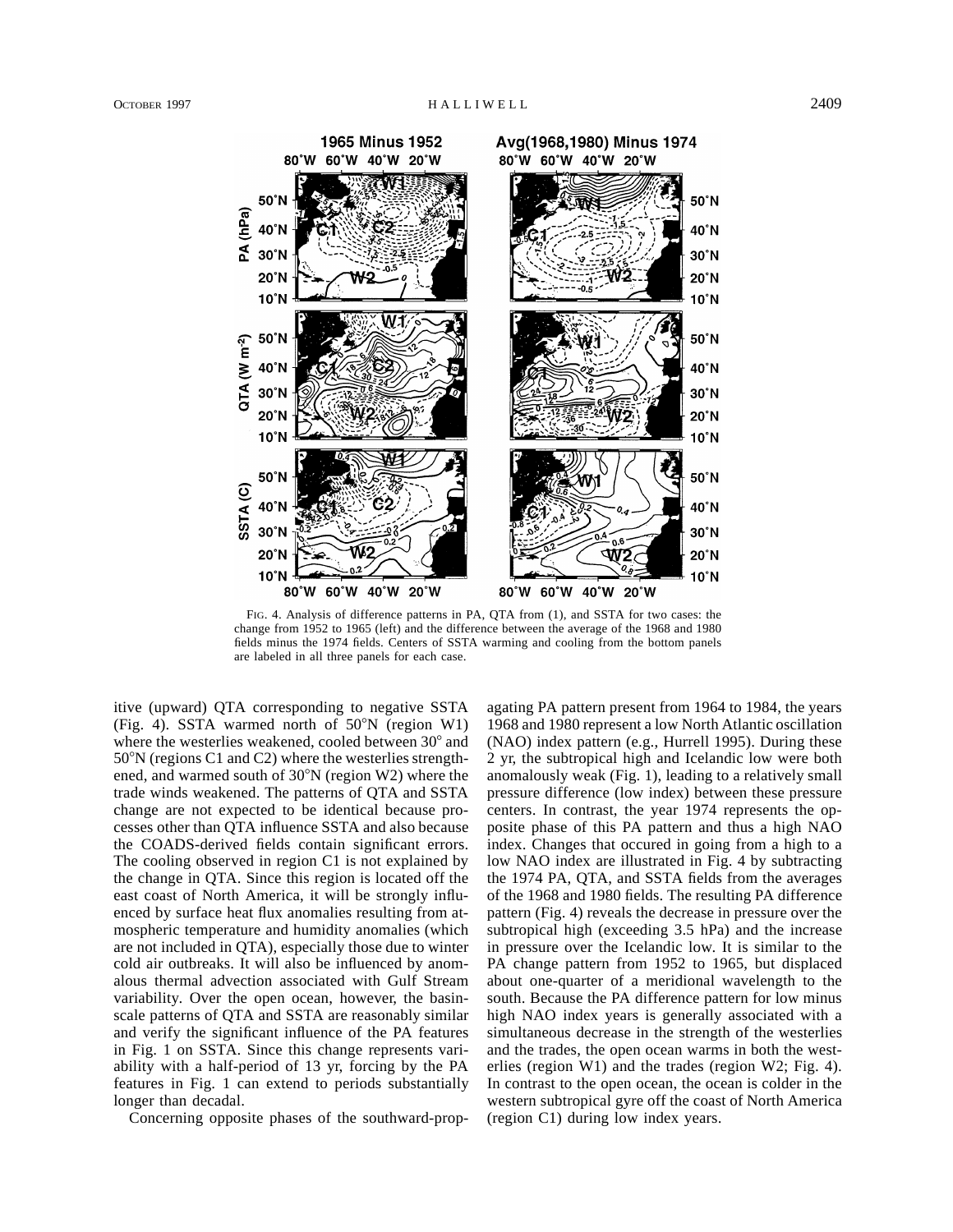The QTA pattern related to the change in NAO index displays a basin-scale pattern similar to that of SSTA but of opposite sign, not only including the open ocean, but also including the cooling region C1 off the North American coast. SSTA cooling associated with C1 tends to extend eastward along  $30^{\circ} - 35^{\circ}$ N, in part due to a narrow zonal band of relatively strong westerlies and, hence, positive QTA. QTA cannot account for the strongest warming in the trade wind belt (W2) being found off the African coast. Clouds, coastal upwelling, and atmospheric humidity have a large influence on SSTA in this region. The presence of warm (cold) SSTA in the westerlies during low (high) NAO index years has been documented in earlier studies (e.g., Cayan 1992). What emerges from the present study is that at decadal and longer periods, fluctuations in the NAO index are not necessarily the result of standing pressure oscillations.

## **4. Discussion**

Although modeling studies have demonstrated the importance of internal oceanic circulation oscillations in driving SSTA variability at periods exceeding decadal, present results demonstrate that local atmospheric forcing cannot be neglected in comparison to these oceanic forcing mechanisms over periods of up to 20–30 yr. The importance of atmospheric forcing was demonstrated by following the life history of individual winter PA features that vary over decadal and longer periods, and then relating observed winter SSTA patterns to these atmospheric anomaly features. An accurate simulation of this locally forced SSTA variability will be required to unambiguously identify the SSTA response to oceanic forcing, in particular to changes in the meridional overturning circulation. The PA anomaly features responsible for driving decadal and longer SSTA variability have basin scales and highly nonstationary statistical properties. In particular, propagation of PA features was observed during part of the 42-yr study interval, eastnortheastward during the early and mid-1950s and southward from 1964 to 1984. We cannot entirely rely on statistical analysis techniques that assume atmospheric and oceanic variability are stationary and consist of standing patterns of oscillation.

Although atmospheric forcing of SSTA variability has been established, this is only part of the story. We must determine how the PA features responsible for driving SSTA are forced to fully understand how the atmosphere and ocean are coupled at decadal and longer periods. As an example, a high pressure anomaly H1 and a warm SSTA feature W2 [which was one of the major propagating anomaly features observed by Hansen and Bezdek (1996)] propagated together toward the east-northeast during the early and mid-1950s (Fig. 3), suggesting that they may be coupled. Although the warm SSTA feature was maintained in part by the relatively weak westerlies to the south and southwest of

H1, could the warm anomaly feature have been at least partly responsible for maintaining H1? [Hansen and Bezdek (1996) did not attempt to relate the observed warm SSTA feature to anomalous surface turbulent heat flux forcing.] Palmer and Sun (1985) forced an atmospheric model with imposed Atlantic SST and demonstrated that warm SST in the western North Atlantic over a large region centered to the south and southeast of Newfoundland (roughly the region occupied by warm anomaly W2 in the early 1950s; Fig. 3) acted to shift the jet stream and storm track to the north over the Atlantic basin. This shift resulted in anomalously high surface pressure over the North Atlantic. However, the center of this high surface pressure was located in the eastern North Atlantic and not to the northeast of the warm anomaly center, as was observed for the W2–H1 pair in Fig. 3. A fully coupled model may be required to reproduce the observed W2–H1 relationship.

One consideration in determining to what extent SSTA patterns contribute to maintaining the PA features in Fig. 1 is that PA features present during summer are very different from PA features present during winter (not shown). Lau and Nath (1990) point out that summer SSTA patterns exert only a weak influence on the atmosphere. Consequently, the persistence of the PA features in Fig. 1 implies that the winter atmosphere somehow maintains a memory of conditions present during earlier winters. If persistent SSTA patterns contribute to this memory, it will involve the influence of SSTA on synoptic atmospheric variability—that is, changes in the strength of atmospheric storms and the location of the storm track (e.g., Palmer and Sun 1985; Lau and Nath 1990). Regions in which explosive cyclogenesis occurs (e.g., Colucci 1985) may be important in this regard. The influence of a persistent SSTA pattern on atmospheric storms during a given winter could change the preferred locations where blocking patterns tend to form and thus result in regions of anomalously high or low average pressure for that winter (Holopainen 1984; Holopainen and Fortelius 1987; Vautard 1990). Alternatively, the southward propagation of PA features from 1964 to 1984 could suggest a possible connection between climatic variability observed over the Arctic (e.g., Mysak et al. 1990; Ikeda 1990) and the PA features observed over the North Atlantic. Sorting out the responsible mechanisms will require diagnostic studies of the atmospheric reanalysis products currently in production and the analysis of reliable coupled ocean– atmosphere–land–ice models.

*Acknowledgments.* The support of the National Oceanic and Atmospheric Administration Atlantic Climate Change Program under Grant NA90RAH00075 is gratefully acknowledged. The author acknowledges helpful discussions with H. Bezdek, D. V. Hansen, C. Rooth, and W. Johns.